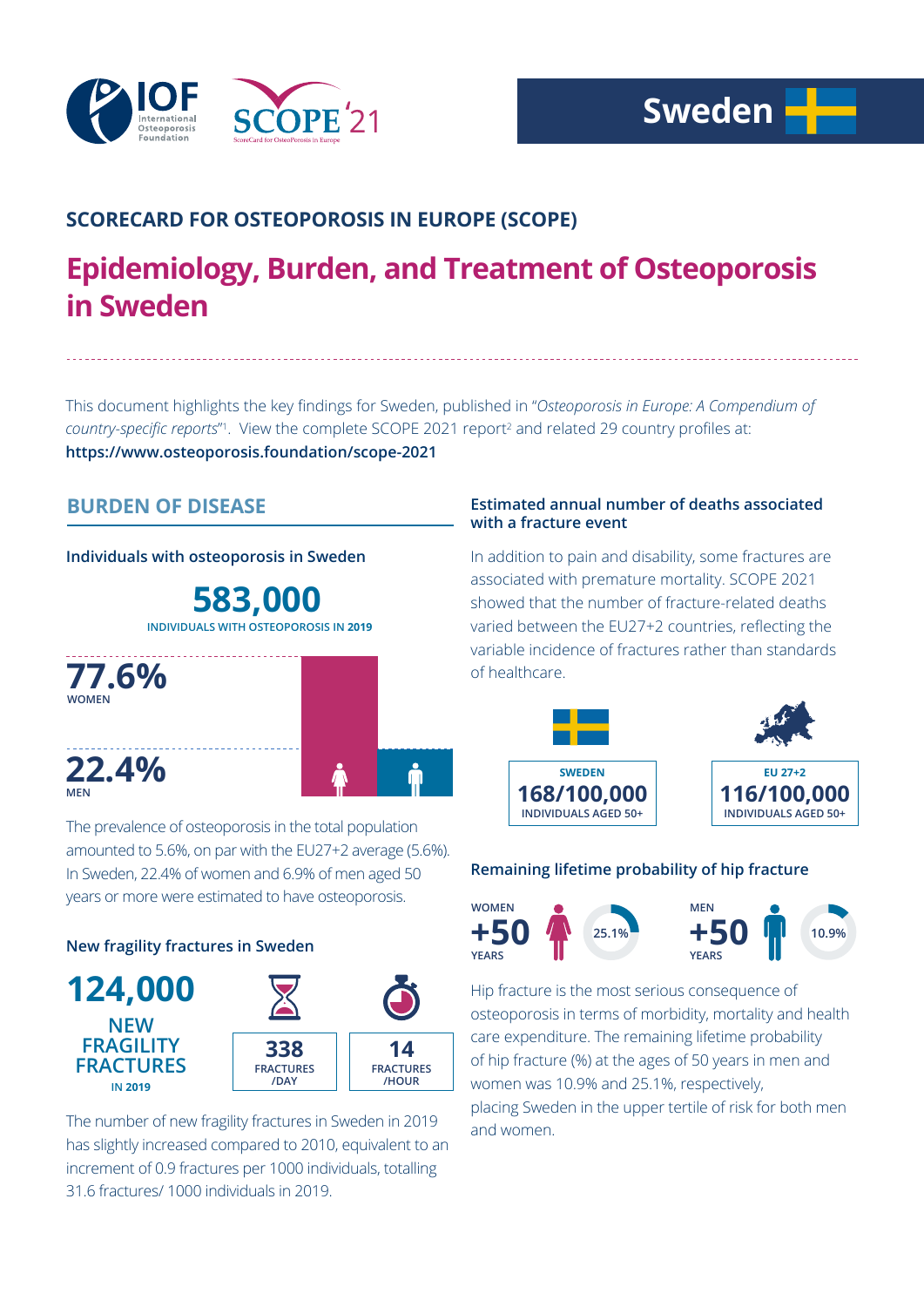

**THE NUMBER OF FRAGILITY FRACTURES IN SWEDEN IS EXPECTED TO INCREASE BY MORE THAN 30% BETWEEN 2019 AND 2034, WITH A SUBSTANTIAL IMPACT ON THE HEALTHCARE BUDGET**

**"**

**Projected increase in the number of fragility fractures**

**124,000 example 124,000 example 125 161,000**



Age is an important risk factor for fractures. The Swedish population aged 50 years or more is projected to increase by 12.0% between 2019 and 2034, close to the EU27+2 average of 11.4%. The increases in men and women aged 75 years or more are even more marked; 43.0% for men; 32.0% for women. Accordingly, the number and burden of fragility fractures are likely to increase.

#### **Healthcare cost of osteoporotic fractures**

The cost of osteoporotic fractures in Sweden accounted for approximately 4.3% of healthcare spending (i.e., €2.3 billion out of €52.8 billion in 2019), which is substantially higher than the EU27+2 average of 3.5%. These numbers indicate a substantial impact of fragility fractures on the healthcare budget.

| Type of costs                                                                           |                |
|-----------------------------------------------------------------------------------------|----------------|
| Direct cost of incident fractures                                                       | €1.4 billion   |
| Ongoing cost resulting from fractures<br>in previous years (long-term disability costs) | €848 million   |
| Cost of pharmacological intervention<br>(assessment & treatment)                        | $€45$ million  |
| <b>Total direct cost</b><br>(excluding the value of QALYs* lost)                        | $£2.3$ hillion |

\*QALYs: Quality-Adjusted Life-Year – a multidimensional outcome measure that incorporates both the Quality (health-related) and Quantity (length) of life

In 2019, the average direct cost of osteoporotic fractures in Sweden was €229.1/person, while in 2010 the average was €176.6/person (increase of 30%).

The 2019 data ranked Sweden in 3rd place in terms of highest cost of osteoporotic fractures per capita in the surveyed 29 countries.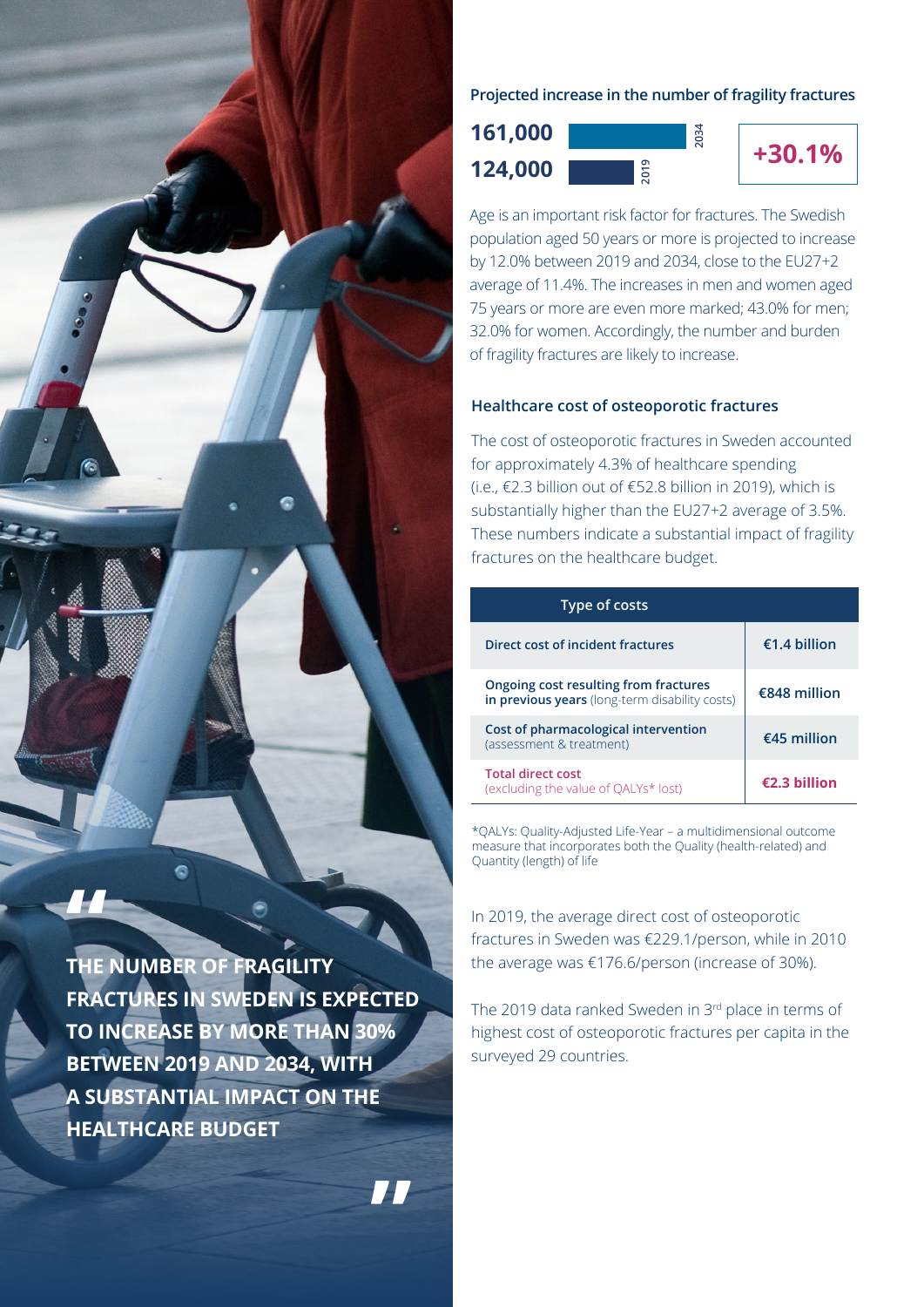# **POLICY FRAMEWORK**

**SERVICE PROVISION**

Documentation of the burden of disease is an essential prerequisite to determine if the resources are appropriately allocated in accordance with the country's policy framework for the diagnosis and treatment of the disease.

#### **Key measures of policy framework for osteoporosis in Sweden**

| <b>Measure</b>                                     | Estimate                                      |
|----------------------------------------------------|-----------------------------------------------|
| <b>Established national fracture</b><br>registries | Yes                                           |
| Osteoporosis recognised as<br>a specialty          | No                                            |
| Osteoporosis primarily<br>managed in primary care  | Yes                                           |
| Other specialties involved in<br>osteoporosis care | Orthopaedics,<br>Endocrinology,<br>Geriatrics |
| Advocacy areas covered by<br>patient organisations | Policy, Capacity,<br>Peer support             |

High quality of national data on hip fracture rates have been identified in Sweden. Data are collected on a national basis and include more than only hip fracture data.

In Sweden, osteoporosis and metabolic bone disease are not recognised specialties. However, osteoporosis is recognised as a component of specialty training.

Advocacy by patient organisations can fall into four categories: policy, capacity building and education, peer support, research and development. For Sweden, three of these advocacy areas were covered, including policy, capacity and peer support.

The provision of medical services for osteoporosis was reviewed with certain key components, including reimbursement elements which may impair the delivery of healthcare.

#### **Service provision for osteoporosis in Sweden**



Sweden is one of the 12 (out of 27) countries which offered full reimbursement for osteoporosis medications.

The number of DXA units expressed per million of the general population amounted to 7.4 which puts Sweden in 24th place among the EU27+2. Furthermore, the relative availability of trabecular bone score (TBS), which measures an aspect of bone quality, was high in Sweden.

In Sweden, the estimated average waiting time for DXA amounted to 90 days (24<sup>th</sup> rank). The reimbursement for DXA was unconditional.

National fracture risk assessment models such as FRAX® were available in Sweden, as well as guidance on the use of fracture risk assessment within national guidelines.

Guidelines for the management of osteoporosis were available in Sweden with a focus on different specificities; postmenopausal women, osteoporosis in men, secondary osteoporosis including glucocorticoid-induced osteoporosis.

Fracture Liaison Services (FLS), also known as post-fracture care coordination programmes and care manager programmes were reported for 25-50% of hospitals in Sweden.

Sweden was one of the few countries with national quality indicators available to measure the quality of care provided to patients with osteoporosis or associated fractures.